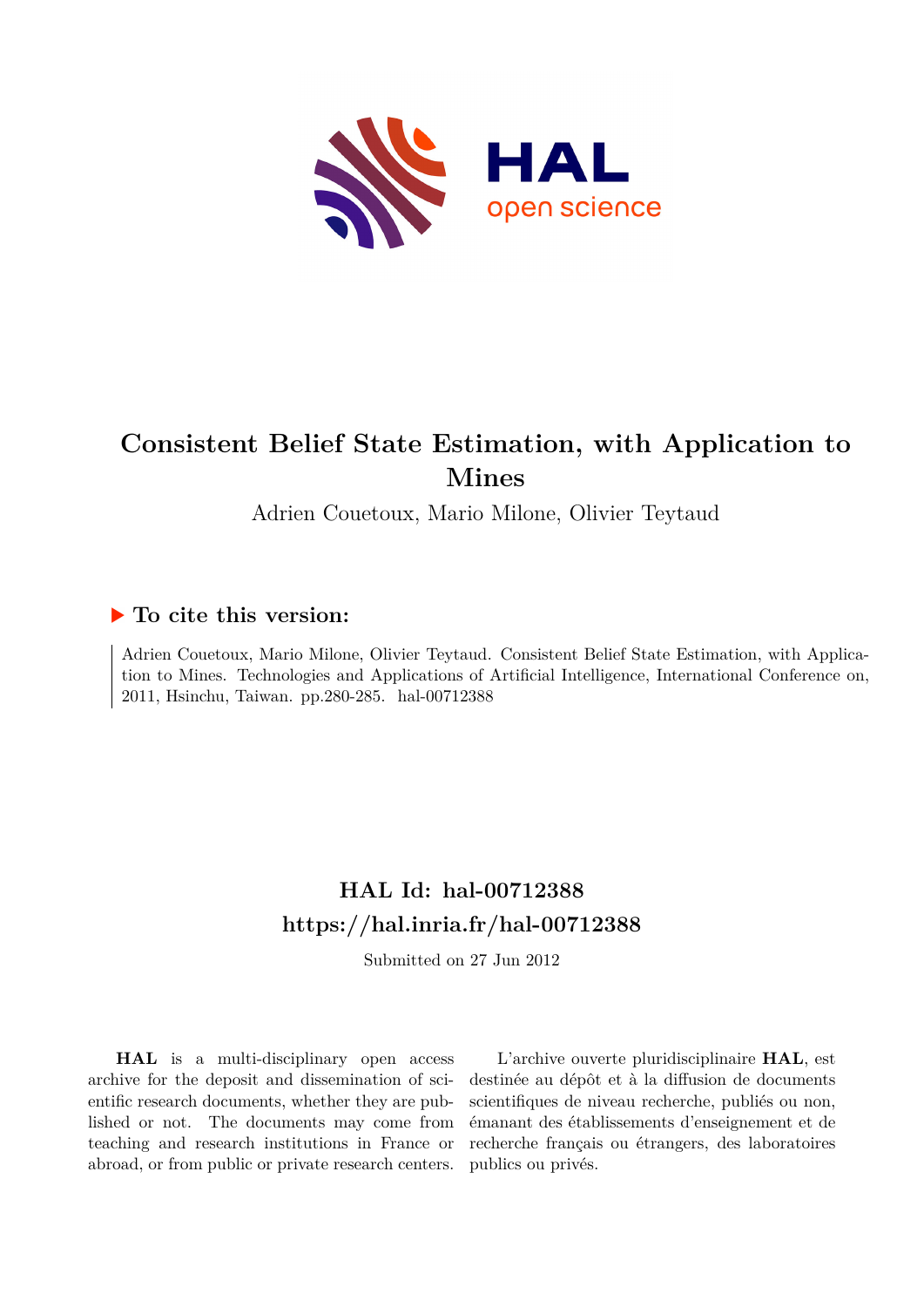# Consistent Belief State Estimation, with Application to Mines

Adrien Couëtoux<sup>1</sup>, Mario Milone<sup>1</sup>, Olivier Teytaud<sup>1,2</sup> 1. TAO, Inria, Lri, Univ. Paris-Sud, UMR CNRS 8623, France 2. Dept. of Computer Science and Information Engineering, National University of Tainan, Taiwan

*Abstract*—Estimating the belief state is the main issue in games with Partial Observation. It is commonly done by heuristic methods, with no mathematical guarantee. We here focus on mathematically consistent belief state estimation methods, in the case of one-player games. We clearly separate the search algorithm (which might be e.g. alpha-beta or Monte-Carlo Tree Search) and the belief state estimation. We basically propose rejection methods and simple Monte-Carlo Markov Chain methods, with a time budget proportional to the time spent by the search algorithm on the situation at which the belief state is to be estimated; this is conveniently approximated by the number of simulations in the current node. While the approach is intended to be generic, we perform experiments on the wellknown Mines game, available on most Windows and Linux distributions. Interestingly, it detects non-trivial facts, e.g. the fact that the probability of winning the game is not the same for different moves, even those with the same probability of immediate death. The rejection method, which is slow but has no parameter and which is consistent in a non-asymptotic setting, performed better than the MCMC method in spite of tuning efforts.

*Index Terms*—Partially Observable Markov Decision Processes; Belief State Estimation; Monte-Carlo Tree Search; Upper Confidence Trees; Mines game.

## I. INTRODUCTION: BELIEF STATE ESTIMATION, FROM MINES TO MATHEMATICS

In Section I-A we present the Mines games, which is convenient as an experimental testbed and for introducing notations. In Section I-B we present the formalism of Markov Decision Processes and Partially Observable Markov Decision Processes. In Section I-C we formalize the problem of belief state estimation.

#### *A. The Mines game*

Consider the simple Mines game, which is well known for his free clones on several platforms (e.g. on Linux or Windows). Mines look like a simple game, sometimes equipped with a "hint" system, which helps you for finding a good move. However, this hint system is usually unable to solve more than simple cases, or cheats by using hidden information. Indeed, an exact choice of optimal move is far from being simple.

The rules of the game are as follows. This is a one player game. There are N mines, located randomly on a  $p \times q$  grid. Mines are not visible. At each move, the player chooses one location in the grid. If there is no mine at this location, then the number of mines in the 8-neighborhood is displayed to the player; otherwise, the game is over. Usually, the score is the time before complete solving (i.e. all non-mines locations are played at least once) - the smaller, the better. No score in case of game over by playing on a mine.

We will here consider as score the number of (unique) moves before the game is over, divided by  $pq - N$  (so that 1 means complete solving). Figure 1 shows that the game is not trivial: which move would you play here ?



Fig. 1. A case in which choosing the next move is non-trivial.

All players know many cases in which a move can be played for free, because it is sure that there is no mine here - and many players know that sometimes, you can not be sure and must play with a non-zero probability of loosing the game. But not many players know that in such cases, sometimes, some locations are more likely than others to be mines. Specific examples, as preliminaries for the discussion on Belief State estimation below, are given in Fig. 2.

*Some details on the rules:* The Windows version of the game ensures that the first move is not on a mine (the mines are randomly distributed after the first move). Some versions on the game (Gnomine, default version on many Linux distributions) moreover ensure that the number of mines in the 8-neighborhood is 0. In our tests we will only consider the Gnomine version, which makes the game more subtle (the player is less likely to loose very early without having any chance of playing anything subtle).

### *B. Markov Decision Processes and Partial Observation*

Let's now consider Markov Decision Processes (MDP) and Partially Observable MDP (POMDP) from a more abstract point of view.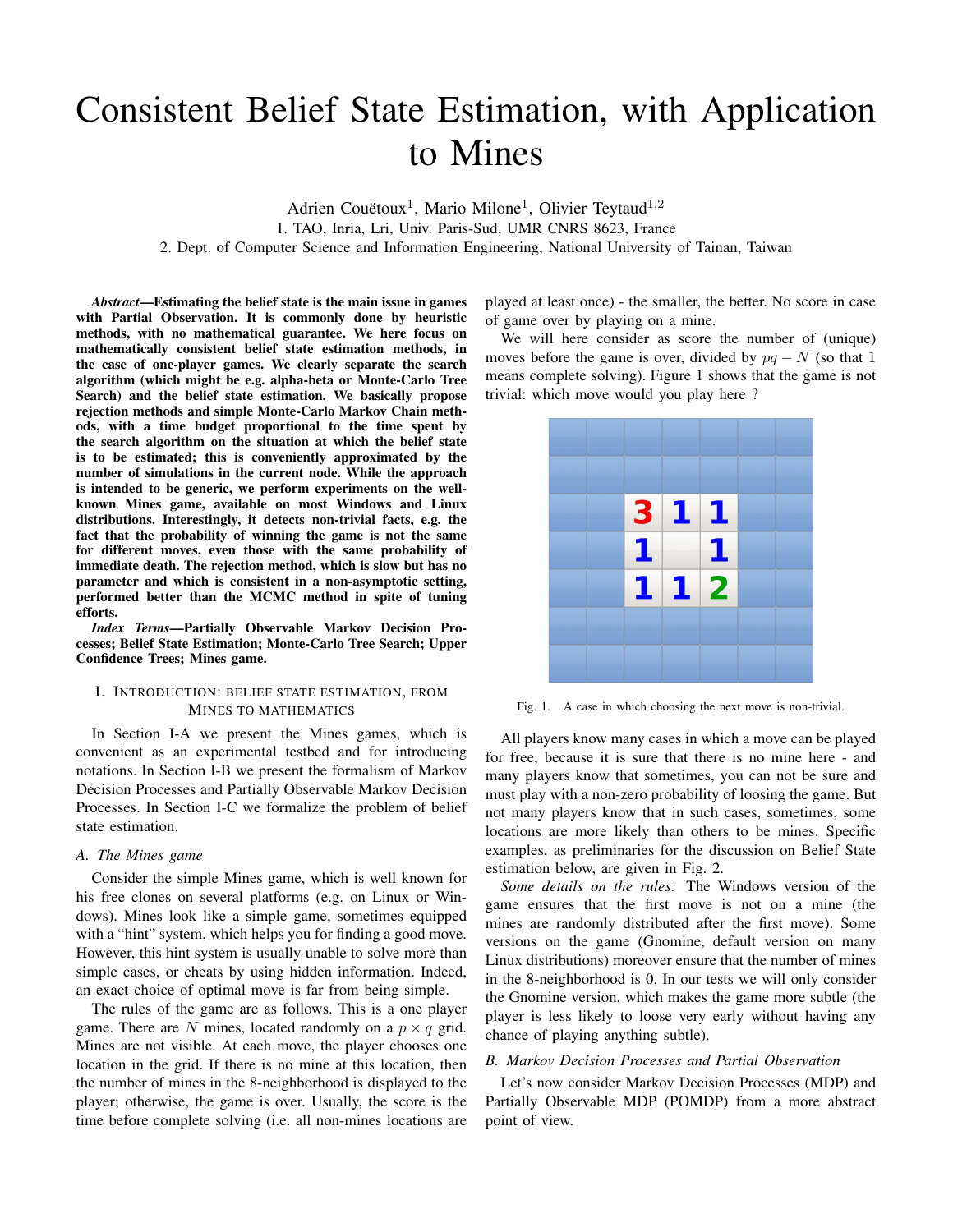

Fig. 2. Left: here, you can deduce that one of the remaining locations is a mine. If you play in the middle location, you have an expected number of (unique) moves before loosing which is, if you play perfectly, 1 (the three outcomes, loosing immediately, or loosing after 1 move, or completely solving the game, are equally likely) - whereas playing the top or bottom unknown location gives an expected number of (unique) moves  $4/3$  (with probability  $\frac{1}{3}$ , it's an immediate loss - otherwise, it's a complete solving). Middle: a situation with 50% probability of winning. Right: this situation is difficult to analyze mathematically; our program immediately sees that the top-right location (0,6) is a mine. However, this could easily (and faster) be found by a branch-and-bound optimization. More importantly, it also sees that the location just below (1,6) is good; but the real good point is that it can say which locations are more likely to lead to a long-term win than others.

A MDP or POMDP is a directed graph, each edge of each being equipped with a label (action) and a number (probability); the edge between vertex  $x$  and vertex  $y$  has label m and number r if the probability of switching from state x to state y, when choosing action  $m$ , is r. The sum of probabilities in outgoing edges from a state x and equipped with a label  $m$ should be 1. By definitions, legal actions in  $x$  are labels which can be found on at least one outgoing edge from  $x$ . Nodes with no outgoing edge are termed terminal nodes and are equipped with a reward (in some definitions, edges are equipped with a reward, or non-terminal nodes; this will make no difference for this work).

Additionally, in a POMDP, each node  $x$  is equipped with an observation  $o_x$ . A MDP can be seen as a POMDP in which the observation is equal to the state or to a unique state identifier. A (possibly random) sequence of actions  $a_1, \ldots, a_t, \ldots$  defines naturally a random sequence of states  $x_1, \ldots, x_t, \ldots$  and observations  $o_1, \ldots, o_t$ ; each state and observation is obtained from the previous one using actions and probabilities of transition.

A strategy is a (possibly random) mapping from a sequence of pairs (actions,observations) to actions. In a MDP, observations are uniquely determined as a function of states; so, equivalently, the strategy in a MDP can be defined as a mapping from sequences of pairs (actions,states) to actions (one can note that it is known that the mapping can depend only on the last state without loss of performance in optimal strategies). Basically and informally, a MDP is therefore a POMDP in which the player always knows in which state she is. Given a MDP or POMDP, and a strategy, a random sequence of states and observations is defined, as well as a random reward. The Mines game is a priori a POMDP; mines are not visible. Yet, it can be rephrased as a MDP; we'll see this in the next section.

## *C. POMDP transformed into MDP: the problem of belief state estimation*

A POMDP can be rephrased as a MDP. This can be done as follows. Consider a POMDP  $P$ . The MDP  $M$  rephrasing P is built as follows:

- The state space of  $M$  is the set of sequences of pairs (actions, observations) in  $P$ ;
- In M, action a in state  $((a_1, o_1), \ldots, (a_t, o_t))$  leads to  $((a_1, o_1), \ldots, (a, o_{t+1}))$  where  $o_{t+1}$  is the random observation obtained when applying action  $a$  in state  $s$ where  $s$  is the  $t^{th}$  state, randomly drawn according to observations  $(o_1, \ldots, o_t)$  and actions  $(a_1, \ldots, a_t)$ .

This transformation (originating in [1]) has the advantage of being consistent; a good strategy for  $M$  is a good strategy for  $P$  - the distribution of rewards is exactly the same. It has the drawback that it leads to a much bigger state space; possibly,  $M$  is infinite whenever  $P$  is quite small. Moreover, the conditional law above can be very hard to sample - we have to sample the next observation, conditionally to all past observations. The key part of this sampling is the sampling of  $s_t$ , the state after  $t-1$  actions and observations, conditionally to past actions and observations. This is known as the problem of *belief state estimation*.

There are several methods for this:

- Simple rejection methods: randomly sample  $s$  and reject  $s$ unless it is accepted, which happens with probability proportional to its likelihood conditionally to observations. This is very slow, but mathematically consistent. This is summarized in Alg. 1.
- Markov-Chain Monte-Carlo (MCMC) [2] can be used as well; e.g. Metropolis-Hastings, the simplest version of MCMC.
- Randomly extend the observations in order to get a complete state; this is possible in some games, and widely used in e.g. phantom-games or dark chess which are a quite difficult challenge in terms of partial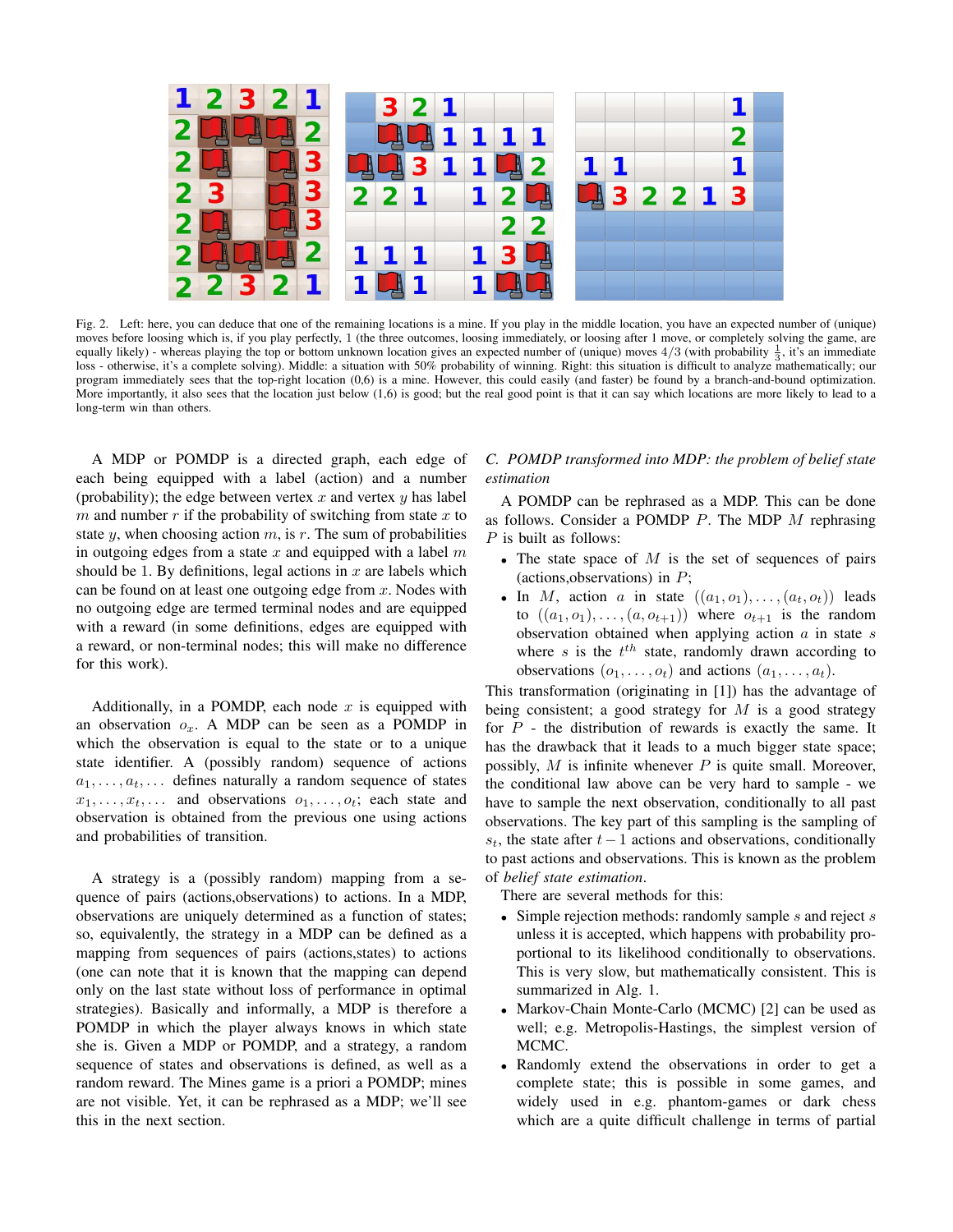| Algorithm 1 The rejection method for estimating the belief |  |  |  |  |
|------------------------------------------------------------|--|--|--|--|
| state.                                                     |  |  |  |  |

| while True do                                           |
|---------------------------------------------------------|
| Randomly draw $x$                                       |
| Let $r \leftarrow$ likelihood of x (given observations) |
| Randomly draw $u$ in [0, 1].                            |
| if $u \leq r$ then                                      |
| Break.                                                  |
| end if                                                  |
| end while                                               |
| Return $x$                                              |

observability[3], [4]. This is certainly not consistent in general (i.e. this approximation of  $M$  is not equivalent to  $P$ ), unless the random choice of the completion in a very specific manner - this is certainly not usual.

The purpose of this paper is to propose new consistent methods for belief state estimation. The main claim of the paper is that, even on an a priori simple game like Mines, a rigorous belief state estimation can provide significant improvements on a simple constraint satisfaction problem. By "consistent" methods, we mean methods which, at least at the limit of infinite computational power, lead to perfect estimates; POMDP algorithms based on this algorithm should, as a consequence, be consistent in the sense that they find, at the limit of an infinite computational power, an optimal strategy; this will be formalized in the rest of this paper.

#### II. NEW METHODS AND THEIR CONSISTENCY

In section II-A we present Monte-Carlo Tree Search (that will be used in our experiments),

## *A. The rigorous approach: Monte-Carlo Tree Search with rejection*

All our experiments are performed using a Monte-Carlo Tree Search (MCTS) implementation, from the Mash project. It uses the Upper Confidence Tree (UCT) formula from [5]. MCTS became famous in the game of Go [6], [7], [8], [9], and UCT is a classical variant of it.

However, we need something for estimating transition probabilities - as our MDP comes from a POMDP setting (see section I-C), this is not straightforward. We have to merge the MCTS algorithm with the rejection method (Alg. 1).

The algorithm is as shown in Alg. 2. As this paper is more devoted to belief state estimation than to UCT, we refer to [5] for more information on UCT.  $n(s)$  is the number of simulations including state s, and  $n(s, a)$  is the number of simulations including action  $a$  in state  $s$ ; they are all initialized to 0. Indeed, the implementation that we use (from the Mash project) is slightly more sophisticated and uses progressive widening[10], [11]; this is not relevant for this paper.

#### *B. Faster methods*

As mentioned above, it is somehow natural to use Metropolis-Hastings as an algorithm for sampling the current

Algorithm 2 The BSR-UCT algorithm (UCT with Belief State estimation by Rejection method). This is a mathematically consistent algorithm for finite horizon problems (i.e. asymptotically in the computation time it finds an optimal strategy), because UCT is consistent on MDPs with finite horizon and the rejection method is consistent for transforming a POMDP into a MDP.

| <b>BSR-UCT</b> algorithm.                                                              |  |  |  |
|----------------------------------------------------------------------------------------|--|--|--|
| Input: a POMDP, a state $S$ , a time budget.                                           |  |  |  |
| Output: an action $a$ .                                                                |  |  |  |
| while time budget permits do                                                           |  |  |  |
| $s = S$ . // starting a simulation                                                     |  |  |  |
| while s is not a terminal state and $n(s) > 0$ do                                      |  |  |  |
| For action $a$ legal in $S$                                                            |  |  |  |
| Compute $Q_{UCT}^{\oplus}(s, a)$                                                       |  |  |  |
| $Q_{UCT}^{\oplus}(s, a) = Q_{UCT}(s, a) + \sqrt{\frac{\log(1+n(s))}{1+n(s, a)}}$       |  |  |  |
| Select action a with maximal $Q_{UCT}^{\oplus}(s, a)$                                  |  |  |  |
| Randomly draw complete state $z$ conditionally to observations $s$ , by Alg.           |  |  |  |
| 1.                                                                                     |  |  |  |
| Let s' be a state reached from z when choosing action a.                               |  |  |  |
| $s \leftarrow s'$                                                                      |  |  |  |
| end while                                                                              |  |  |  |
| while Time horizon is not reached do                                                   |  |  |  |
| Select action $\alpha$ uniformly in $\mathcal{A}$ // random episode                    |  |  |  |
| Let $s'$ be the state reached from s when choosing action a.                           |  |  |  |
| $s = s'$                                                                               |  |  |  |
| end while                                                                              |  |  |  |
| Let $R$ be the reward in $s$                                                           |  |  |  |
| For all visited $(s, a)$ during the above simulation,                                  |  |  |  |
| Update the average reward:                                                             |  |  |  |
| $Q_{UCT}(s, a) \leftarrow Q_{UCT}(s, a) + \frac{1}{n(s, a)+1} [R(s) - Q_{UCT}(s, a)].$ |  |  |  |
|                                                                                        |  |  |  |
| Increment $n(s, a)$                                                                    |  |  |  |
| Let $n(s) = \sum_a n(s, a)$<br>end while                                               |  |  |  |
|                                                                                        |  |  |  |
| Return the action $a$ which was simulated most often from $S$ .                        |  |  |  |

state conditionally to past observations; just choose an initial point, and then randomly, at each iteration, choose a mutation of it (by some transition kernel), accepting it or not thanks to the Metropolis-Hastings formula. With a symmetric transition kernel, the algorithm boils down to Alg. 3, i.e. the Metropolis version.

This can be further extended by introducing inheritance: the initial point is not randomly chosen in the domain, but is extracted from the last Metropolis run (we have one Metropolis run for each transition of the MCTS algorithm); while it is probably possible to have more sophisticated algorithms, we just decided to proceed as shown in Alg. 4.

#### III. EXPERIMENTAL RESULTS

We first performed some sanity check, as discussed in Fig. 2 (right). We then tested the approach above on the Mines games, with the rule that the initial location can not be close to a mine (we ensure, as in the Linux/Gnome implementation, that there's no mine in the 8-neighborhood of the first move). We experimented two board sizes, as follows.

The BSR-UCT version of the algorithm uses the MCTS implementation from the Mash project, based on the UCT formula, with a rejection algorithm for estimating the transition probabilities (see Alg. 2). The fastened version is the one proposed in Alg. 4, with as initial point the final point of the last run of Metropolis' algorithm in the same MCTS run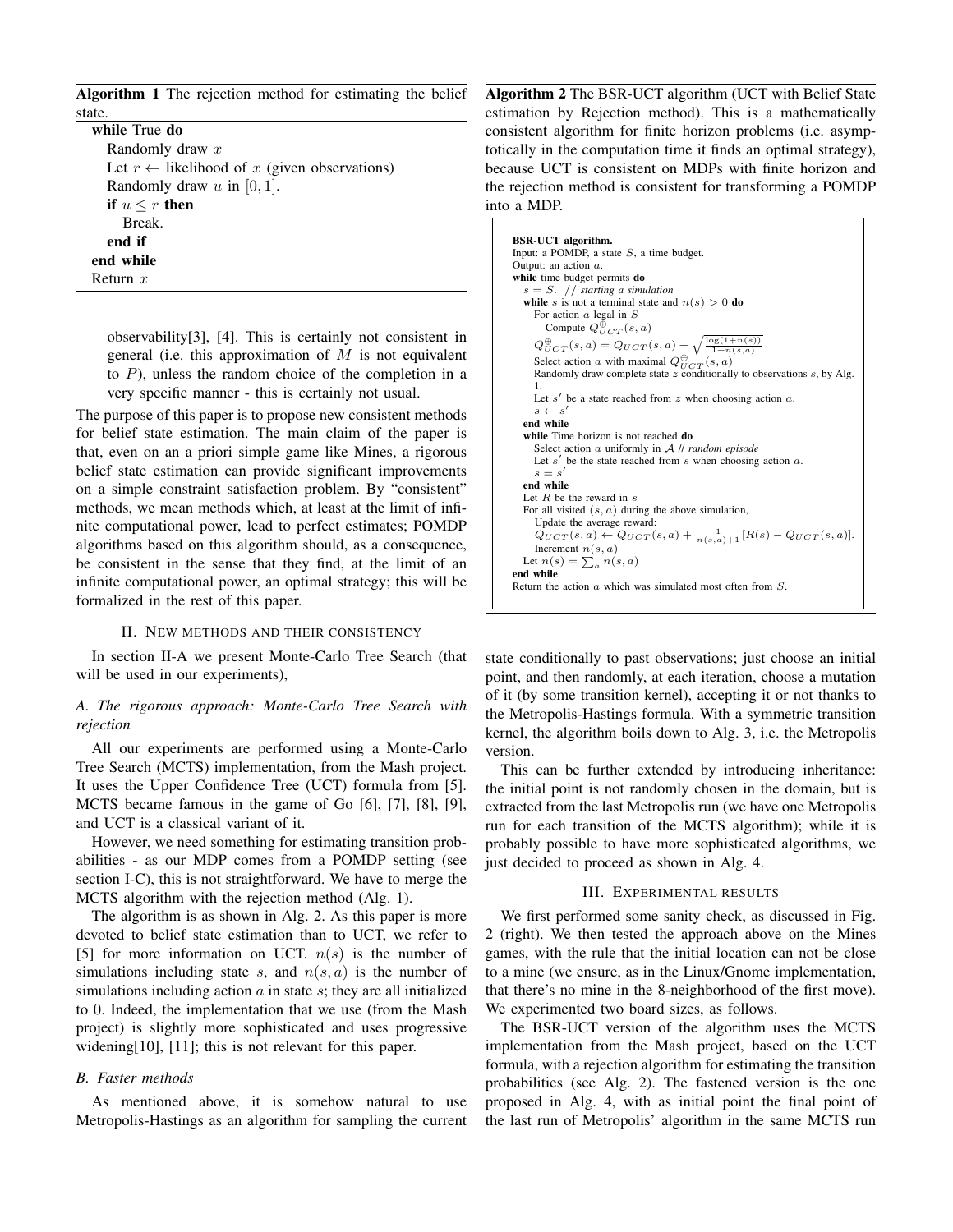Algorithm 3 The Metropolis algorithm, specialized to our case. The number of trials, for us, is simply the number of simulations in the current state; this means that the computational effort for rigorously estimating the belief state in a node is increasing linearly with the number of simulations in the node.

Choose an initial state  $x$ 

while my number of trials is not exhausted do

Randomly draw  $x'$ , with a distribution  $p(x)$  such that the probability of drawing  $x'$  from  $x$  is the same as the probability of drawing x from  $x'$ . Let  $r \leftarrow$  likelihood of  $x'$  divided by likelihood of x. (given observations) Randomly draw  $u$  in [0, 1]. if  $u \leq r$  then  $x \leftarrow x'$ end if end while Return x.

Algorithm 4 The Metropolis algorithm with initial point, for use inside a Monte-Carlo Tree Search implementation.

| Let x be the last state of the last call to this function; if first |
|---------------------------------------------------------------------|
| call, randomly choose $x$ .                                         |
| while I have time left do                                           |
| Randomly draw x', with a distribution $p(x)$ such that              |
| the probability of drawing $x'$ from $x$ is the same as the         |

Let  $r \leftarrow$  likelihood of  $x'$  divided by likelihood of x.

probability of drawing x from  $x'$ .

(given observations) Randomly draw  $u$  in [0, 1]. if  $u \leq r$  then  $x \leftarrow x'$ end if end while Return x.

and with transition kernel a random choice of each Mine with probability inverse of the length of  $x$ , namely:

$$
\forall i \in \{1, ..., length(x)\},
$$
  
\n
$$
x'_i = random \text{ with probability } 1/length(x);
$$
  
\n
$$
x'_i = x_i \text{ otherwise.}
$$

The number of Metropolis transitions for estimating the belief state in s is equal to the number of MCTS simulations through the node s. We tested many variants of formulas above with no better results.

#### *A. Small board: 4x4, 6 mines*

In 4x4, the Mines game, with the constraint as in Gnomine that the first move has no mine in its neighborhood, is a forced win. The computer essentially reaches perfect play at 6 seconds per move. The algorithm is provably optimal at the limit of a large number of simulations because (i) the

| Thinking time per move | Average result | Average result  |  |
|------------------------|----------------|-----------------|--|
|                        | of BSR-UCT     | of fast version |  |
| 0.1                    | 0.933333       | 0.778788        |  |
| 0.2                    | 0.933333       | 0.851515        |  |
| 0.4                    | 0.963636       | 0.857576        |  |
| 0.8                    | 0.963636       | 0.854545        |  |
| 1.6                    | 0.993939       | 0.857576        |  |
| 3.2                    | 0.987879       | 0.869697        |  |
| 6.4                    |                | 0.845455        |  |
| 12.8                   |                | 0.839394        |  |

#### TABLE I

LEFT: RESULTS OF BSR-UCT ON THE SMALL BOARD; IF THE FIRST MOVE IS WELL CHOSEN (THIS IS CRUCIAL), AND NOT SIMPLY UNIFORMLY DRAWN ON THE BOARD, THEN THE MINE GAMES IN 4X4 WITH 6 MINES IS

A FORCED WIN. IMPORTANTLY, A SIMPLE CONSTRAINT SOLVER COULD NOT TELL US THAT THE FIRST MOVE SHOULD BE IN THE CENTRAL SQUARE OF THE BOARD AND WOULD NOT REACH 100% OF SUCCESS. RIGHT: THE FASTER METHOD DOES NOT HAVE A PROPER BELIEF STATE

ESTIMATION, IT DOES NOT CONVERGE TO OPTIMALITY.

consistency of the transformation of the POMDP into a MDP is ensured by the rejection method (ii) UCT is consistent in the limit of a large number of simulations.

We provide experimental results in Table I, averaged over 30 runs on a 2.83 GHz core.

#### *B. Big board: 7x7, 11 mines*

We provide in Table II experimental results on the bigger size  $7 \times 7$ , with 11 mines. Each run is performed only once, we will average results later on; it is on the same 2.83 GHz core as above. This board size with 11 mines is not trivial at all; the good results for long thinking time are not easy to reproduce for humans. Fig. 2 (middle) shows a case in which we have 50% probability of winning.

We compare the two columns of row numbers from Table II in Fig. 3. Basically, the fast version is a trade-off - it provides a lower quality approximation of the belief state (it is only consistent asymptotically in the number of iterations of the Metropolis algorithm), but this approximation is faster, leading to greater numbers of simulations.

#### IV. CONCLUSIONS

Rigorously estimating the belief state is a big challenge in partial observation problems. This turns out to be important even in simple games like Mines: Fig. I shows that approximate belief state estimation is necessary for exact optimal play.

There are several tools for estimating belief states. First, there are non-asymptotic approaches, which provide a consistent belief state estimation: typically, rejection methods. A second tool is based on asymptotically consistent approaches, like MCMC. We tested MCMC in a simple settings:

- the Metropolis version, with symmetrical transition kernel;
- number of iterations of MCMC in state s proportional to the number of visits of state  $s$  by MCTS;
- inheritance (the initial state of the MCMC is the last sample from the previous MCMC).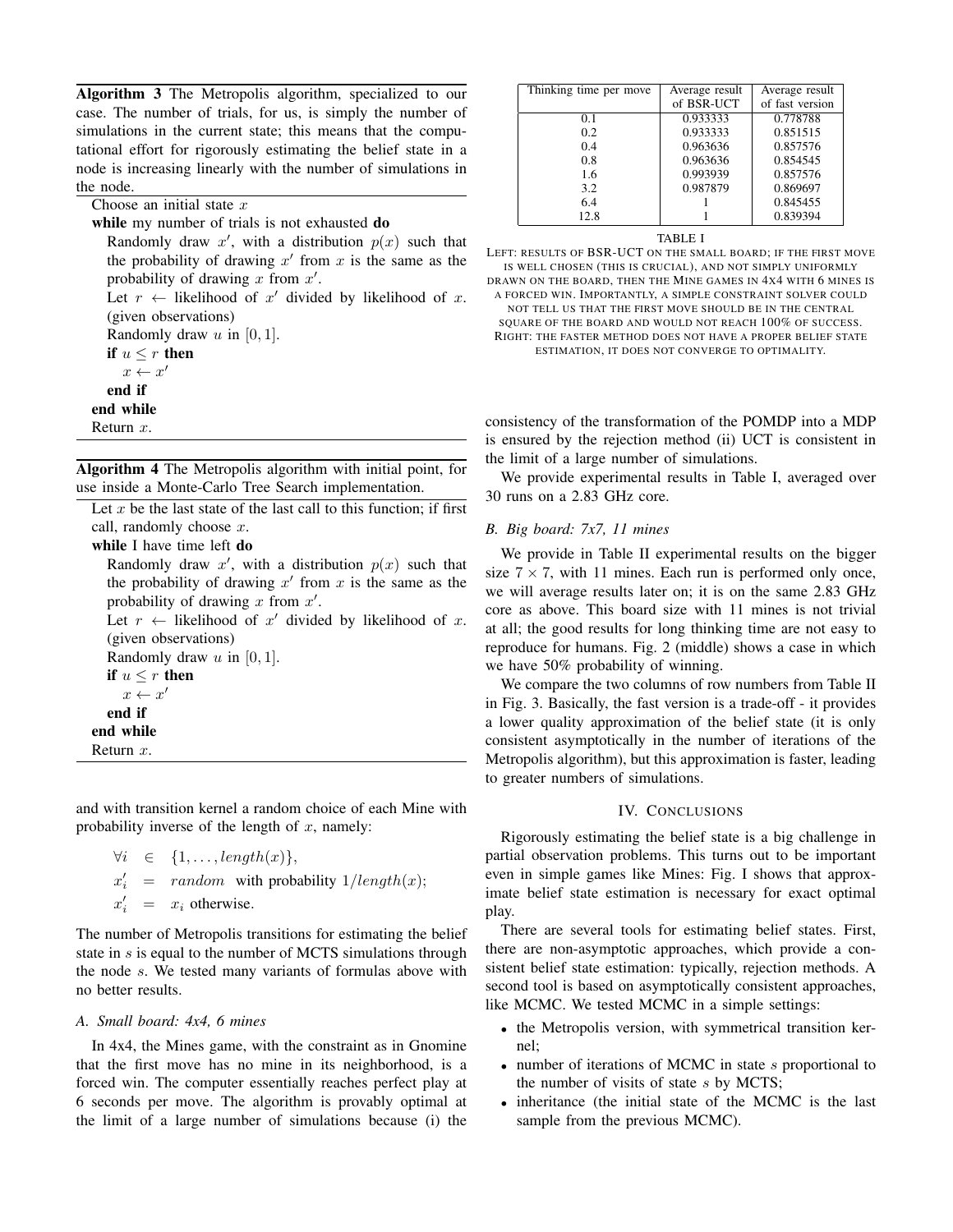| Thinking time per move | Average result (BSR-UCT) | Average result (fast) |
|------------------------|--------------------------|-----------------------|
| 0.001                  | 0.789474                 | 0.447368              |
| 0.00118921             | 0.289474                 | 0.631579              |
| 0.00141421             | 0.657895                 | 0.289474              |
| 0.00168179             | 0.236842                 | 0.842105              |
| 0.002                  | 0.473684                 | 0.763158              |
| 0.00237841             | 0.289474                 | 0.447368              |
| 0.00282843             | 0.210526                 | 0.526316              |
| 0.00336359             | 0.157895                 | 0.236842              |
| 0.004                  | 0.342105                 | 0.315789              |
| 0.00475683             | 0.315789                 | 0.421053              |
| 0.00565685             | 0.552632                 | 0.552632              |
| 0.00672717             | 0.263158                 | 0.921053              |
| 0.008                  | 0.447368                 | 0.894737              |
| 0.00951366             | 0.263158                 | 0.736842              |
| 0.0113137              | 0.368421                 | 0.473684              |
| 0.0134543              | 0.526316                 | 0.578947              |
| 0.016                  | 0.315789                 | 0.526316              |
| 0.0190273              | 0.789474                 | 0.736842              |
| 0.0226274              | 0.315789                 | 0.236842              |
| 0.0269087              | 0.368421                 | 0.763158              |
| 0.032                  | 0.473684                 | 0.578947              |
| 0.0380546              | 0.526316                 | 0.763158              |
| 0.0452548              | 0.289474                 | 0.394737              |
| 0.0538174<br>0.064     | 0.263158<br>0.236842     | 0.736842<br>0.710526  |
|                        |                          |                       |
| 0.0761093              | 0.684211                 | 0.394737              |
| 0.0905097              | 0.394737<br>0.778788     | 0.552632              |
| 0.1                    |                          | 0.933333              |
| 0.107635<br>0.128      | 0.263158<br>0.473684     | 0.447368<br>0.315789  |
| 0.152219               | 0.342105                 | 0.736842              |
| 0.181019               | 0.605263                 | 0.394737              |
| 0.2                    | 0.851515                 | 0.933333              |
| 0.215269               | 0.631579                 | 0.657895              |
| 0.256                  | 0.157895                 | 0.710526              |
| 0.304437               | 0.763158                 | 0.631579              |
| 0.362039               | 0.631579                 | 0.473684              |
| 0.4                    | 0.857576                 | 0.963636              |
| 0.430539               | 0.526316                 | 0.526316              |
| 0.512                  | 0.315789                 | 0.342105              |
| 0.608874               | 1                        | 0.236842              |
| 0.724077               | 0.763158                 | 0.526316              |
| $_{0.8}$               | 0.854545                 | 0.963636              |
| 0.861078               | 0.394737                 | 0.552632              |
| 1.024                  | 0.657895                 | 0.342105              |
| 1.21775                | 1                        | 0.263158              |
| 1.44815                | 0.447368                 | 0.447368              |
| 1.6                    | 0.857576                 | 0.993939              |
| 1.72216                | 1                        | 0.552632              |
| 2.048                  | 0.605263                 | 0.631579              |
| 2.4355                 | 0.342105                 | 0.552632              |
| 2.89631                | 0.5                      | 0.447368              |
| 3.2                    | 0.869697                 | 0.987879              |
| 3.44431                | 0.421053                 | 0.447368              |
| 4.096                  | 0.263158                 | 0.710526              |
| 4.87099                | 1                        | 0.5                   |
| 5.79262                | 0.631579                 | 0.394737              |
| 6.4                    | 0.845455                 | 1                     |
| 6.88862                | 0.684211                 | 0.684211              |
| 8.192                  | 0.605263                 | 0.526316              |
| 9.74198                | 0.657895                 | 0.578947              |
| 11.5852                | 0.368421                 | 0.657895              |
| 12.8                   | 0.839394                 | 1                     |
| 13.7772                | 0.552632                 | 0.473684              |
| 16.384<br>19.484       | 0.868421                 | 0.763158              |
|                        | 1<br>$\mathbf{1}$        | 0.657895<br>0.526316  |
| 23.1705<br>27.5545     | 0.736842                 | 0.684211              |
|                        |                          |                       |

#### TABLE II

RESULTS ON THE BIG-BOARD; AS WE WILL SEE IN FIG. 3 (PRESENTING MOVING AVERAGES OF THE NOISY RESULTS IN THIS TABLE), THE FASTENED ALGORITHM (USING AN APPROXIMATE BELIEF STATE ESTIMATION) IS AN IMPROVEMENT OVER THE EXACT SLOW BELIEF STATE ESTIMATION ONLY WITH VERY SMALL THINKING TIME.



Fig. 3. Left: indicator function of improvement (of fastened version compared to the BSE-UCT version), with a moving average of window size 10: we see that the fast version is better for small thinking time, but is outperformed for large thinking time. Right: performance of the fast method minus performance of BSE-UCT: there is improvement only with small thinking time (the moving average with window size 10 is also shown on the plot). The average of the results for thinking time  $\leq$  .256 (first half) and  $>$  .256 (second half) are statistically significantly  $> 0$  and  $< 0$  respectively.

We tested variants of it with no better results. The slow rejection method was in fact better, as it has no bias in its sampling. It is clear that a specialized approach, using constraint propagation methods for exactly computing the probability of death, is natural for Mines; e.g., counting for each possible next location the number of hidden states compliant with observations and leading to an immediate death, as an exact evaluation of the probability of death. This approach is simple and would be computationally much faster. We point out however that this would *not* lead to optimal results: for example, in 4x4 mines with 6 mines, the first move, with this approach, can be played anywhere on the domain (all moves have the same probability of death, which is zero!), whereas our approach plays optimally, which means in this small case 4x4 with 6 mines and for the initial move *in the central square*. That might be surprising for humans, but the best strategy does *not* only consists in playing a move with minimum probability of immediate death (see Fig. 2), and our algorithm, in spite of drawbacks (it's slow for easy cases), has the strength of, asymptotically, playing optimally these subtle cases. This example (first move in 4x4 board) might look like an artificial counter-example, but Fig. 2 (left) shows that such non-trivial phenomena also occur late in the game. This second example can be sovled manually, but it is certainly hard for humans to solve cases like Fig. 2 (right) without a tool like our algorithm, and constraint programming does not provide a solution to this.

Moreover, an important feature of our experiments is that they are all problem-independent; we tested on Mines but

- we did not use any Mines-specific trick and
- we ensure long-term optimality, and not only that the